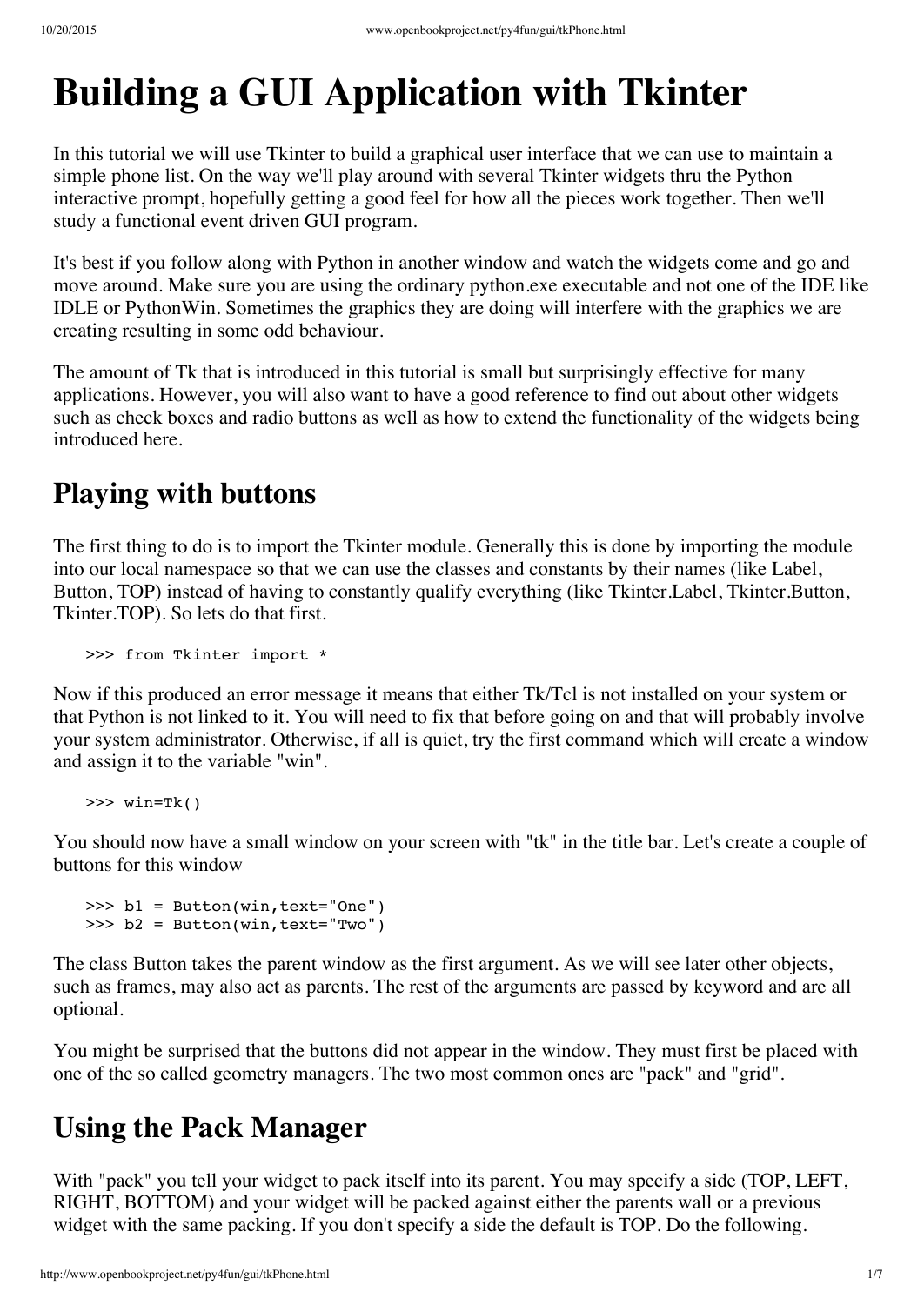```
>>> b1.pack()
>>> b2.pack()
```
Notice that after the first command the button is placed in the window and the window itself is shrunk to the size of the button. When the second button is packed the window is expanded to accomodate it. The default TOP stacked them vertically in the order they were packed.



Now try the following two commands.

```
>>> b2.pack(side=LEFT)
>>> b1.pack(side=LEFT)
```
Now the buttons look like

| One | wo |
|-----|----|

In practice the pack geometry manager is generally used in one of these two modes to place a set of widgets in either a vertical column or horizontal row.

Our buttons look a little squished. We can fix that by packing them with a little padding. "padx" adds pixels to the left and right and "pady" adds them to the top and bottom.

```
>>> b1.pack(side=LEFT,padx=10)
>>> b2.pack(side=LEFT,padx=10)
```

| One | wo |
|-----|----|

I suggest you create a couple more buttons and play with BOTTOM and RIGHT to get a good feel for the "pack" manager.

#### **Using the Grid Manager**

Another way to place widgets (buttons, labels and whatnot) is in a table or grid. Here the parent window is divided into rows and columns and each widget is placed in a given cell. The grid manager keeps track of how many row and columns are actually needed and fills out the window accordingly. It also keeps track of how wide each column, and how tall each row must be to accomodate the largest widget in that row or column. Rows do not all have to be the same height and columns do not have to all be the same width.

Let's make a new window with the same buttons but this time lay them out in a two by two grid.

```
\gg win = Tk()
>>> b1 = Button(win,text="One")
>>> b2 = Button(win,text="Two")
>>> b1.grid(row=0, column=0)
>>> b2.grid(row=1, column=1)
```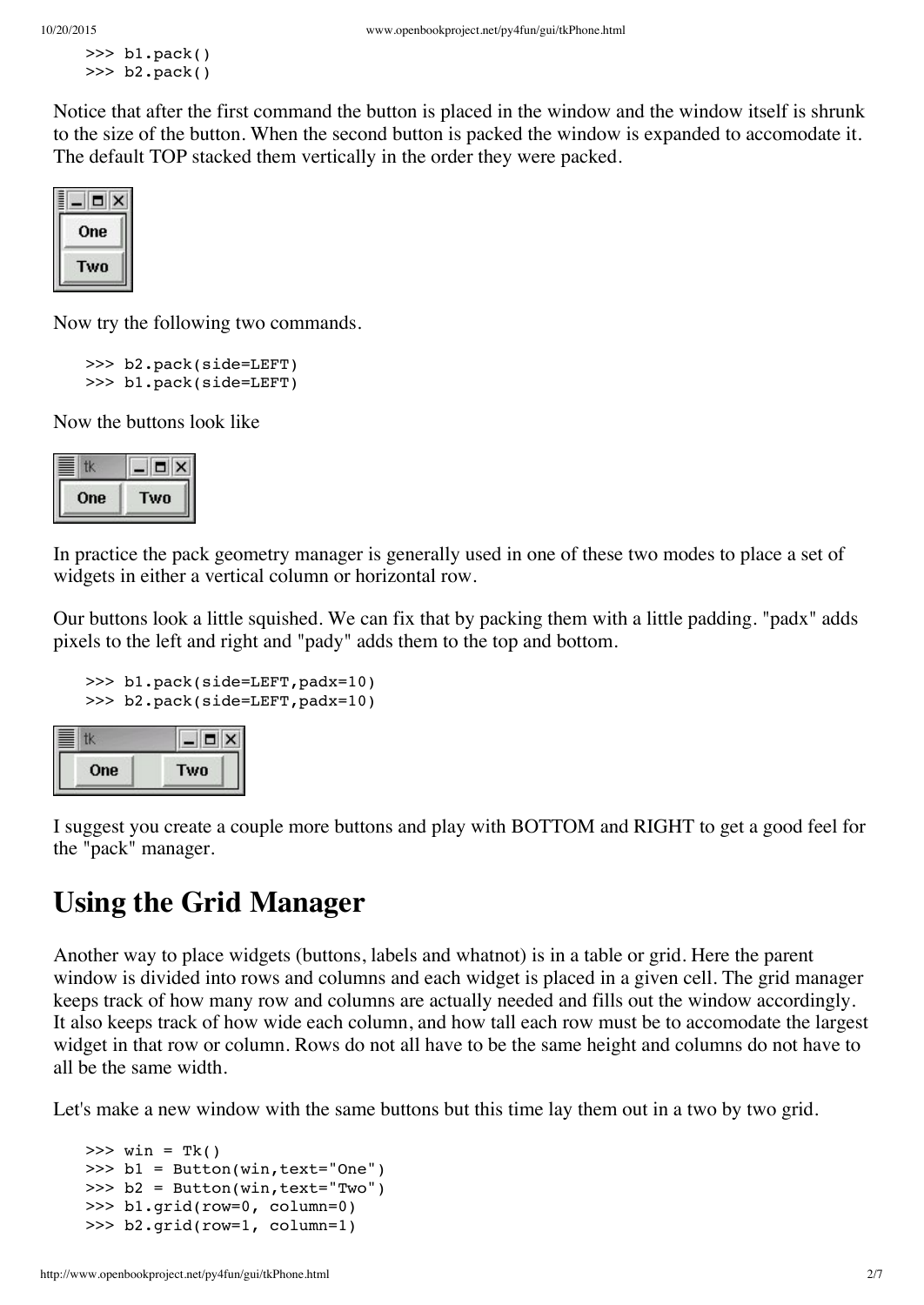| One |     |
|-----|-----|
|     | Two |

You can see that some empty space is left since nothing was put into row 0, column 1 or into row1, column 0. Let's use this as an oppurtunity to look at a new widget type.

A label widget is used to place text into the window and is very simple.

```
\gg 1 = Label(win, text="This is a label")
>>> l.grid(row=1,column=0)
```

| tk #2           | $\Box$ |
|-----------------|--------|
| One             |        |
| This is a label | Two    |

Notice how the label pushed the width of column 0 out to accomodate the text.

#### **More complex layouts.**

A frame is a widget whose sole purpose is to contain other widgets. Groups of widgets, whether packed or placed in a grid, may be combined into a single Frame. Frames may then be packed with other widgets and frames. This feature lets us create just about any kind of layout. As an example let's place a lable over 3 buttons in a row. We'll first pack the buttons into a frame horizontally and then pack the label and frame vertically in the window.

```
\gg win = Tk()
   \gg f = Frame(win)
   \gg b1 = Button(f, "One")
   \Rightarrow b2 = Button(f, "Two")
   >>> b3 = Button(f, "Three")
   >>> b1.pack(side=LEFT)
   >>> b2.pack(side=LEFT)
   >>> b3.pack(side=LEFT)
   \gg 1 = Label(win, "This label is over all buttons")
   >>> l.pack()
   >>> f.pack()
                Total Street
= 60
```

|     |     | This label is over all buttons |
|-----|-----|--------------------------------|
| One | Two | <b>Three</b>                   |

In addition to pack and grid there is a place method to position a widget at a precise location within a frame or window. It is not often used because it is frankly easier to let pack and grid just spread things out as needed, especially if you use the mouse to shrink or expand a window.

There are other keyword arguments that are common when using either pack or grid. We saw padx and pady above. With grids there is a "sticky" parameter which takes a map coordinate like N, E, S, W, NE, etc. If the grid cell is larger than your widget because a larger widget is in the same row or column, sticky helps you put the widget where you want it in the cell.

At this point you might want to check out your reference guide and play with other keyword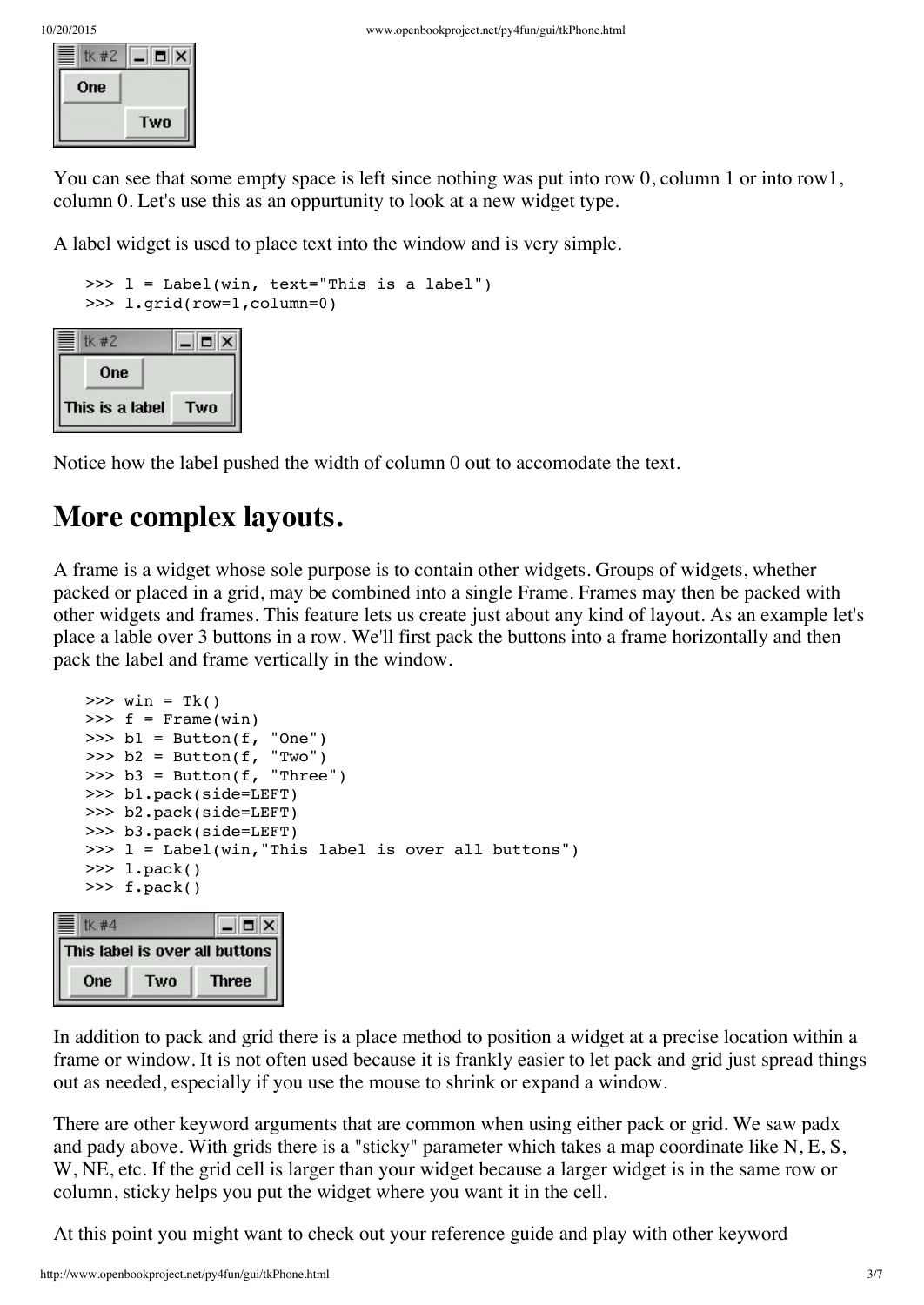parameters from the interactive prompt in order to get a good feel for how they function.

#### **Bringing the buttons to life.**

You may have tried clicking the buttons. If so, you noticed that they highlight and depress fine but they just don't do anything. Let's fix that.

As we've seen, widgets are objects and have methods. We've been using their pack and grid methods. Now we'll use a new method, "configure".

Any keyword argument that we can pass when creating a widget may also be passed to its "configure" method. For example, if we do the following

```
>>> b1.configure(text="Uno")
```
suddenly our window looks like

| ie, |     | $\blacksquare$                 |
|-----|-----|--------------------------------|
|     |     | This label is over all buttons |
| Uno | Two | <b>Three</b>                   |
|     |     |                                |

Buttons are tied to callback functions using the parameter "command" either when the button is created or with configure. Let's start by defining a function that simply prints a message

```
>>> def but1() : print "Button one was pushed"
...
>>> b1.configure(command=but1)
```
Now when we click button "Uno" the message is printed.

#### **Entry widgets**

To input text from the user we use an entry widget. Just as in the case of buttons we need some way to communicate with the entry widget, in this case to set and retrieve text. This is done with a special Tkinter object called a StringVar that simply holds a string of text and allows us to set its contents and read it (with get). Let's start with a clean window.

```
\gg win = Tk()
\gg v = StringVar()
>>> e = Entry(win, textvariable=v)
\gg e.pack()
```
Now let's type "this is a test" into the entry and then retrieve it from our linked StringVar object

| his is a test |  |
|---------------|--|

>>> v.get() "this is a test"

We can also set text into our StringVar object and have it appear in the entry widget.

>>> v.set("this is set from the program")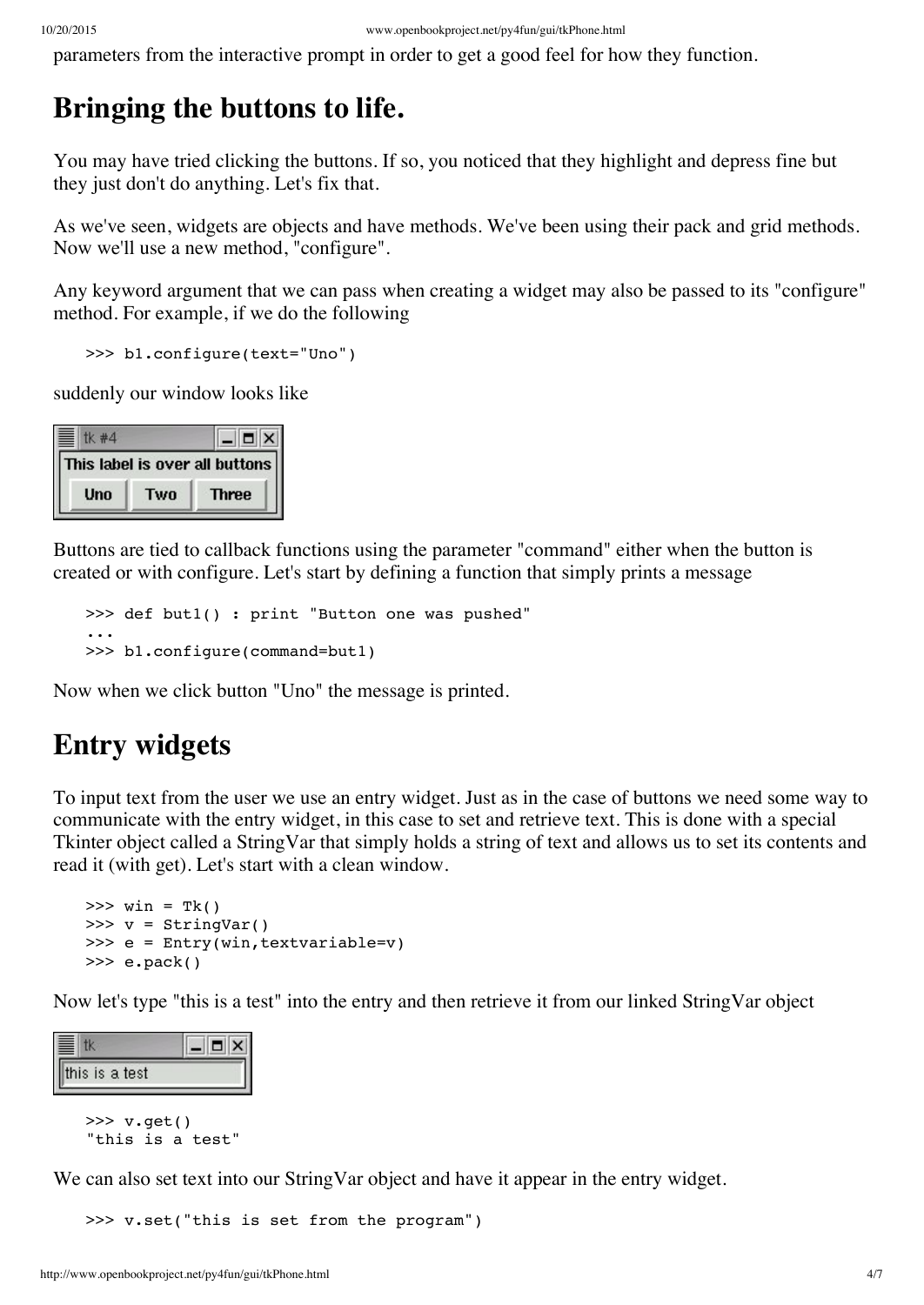|                                                                                                                                                                                                                                                                                                  | $  \mathbf{z}$ |
|--------------------------------------------------------------------------------------------------------------------------------------------------------------------------------------------------------------------------------------------------------------------------------------------------|----------------|
| $\begin{array}{ c c c }\hline \hline \hline \multicolumn{1}{ c }{\mathbb{E}} & \multicolumn{1}{ c }{\mathbb{I}} & \multicolumn{1}{ c }{\mathbb{I}} & \multicolumn{1}{ c }{\mathbb{I}} \\ \hline \hline \hline \hline \multicolumn{1}{ c }{\text{this is set by the program}} \hline \end{array}$ |                |

#### **The Listbox widget**

Our last widget in the project will let us have a menu of items to choose from. A listbox is created with the following command (after opening a window). The "height" parameter limits how many lines will show.

```
\gg win = Tk()
>>> lb = Listbox(win, height=3)
>>> lb.pack()
>>> lb.insert(END,"first entry")
>>> lb.insert(END,"second entry")
>>> lb.insert(END,"third entry")
>>> lb.insert(END,"fourth entry")
```

| Ē            | $\Box$ $\times$ |
|--------------|-----------------|
| first entry  |                 |
| second entry |                 |
| third entry  |                 |

The fourth entry doesn't show since the listbox is set to just 3 lines.

Items in the listbox may be also inserted not only at the end (END) but also at the begining or even the middle. They may also be deleted. In fact we'll use the command "lb.delete(0,END)" later to clear the listbox.

A listbox may be used in conjunction with a scroll bar. Let's start by making a scroll bar and packing it next to the list box.

```
>>> sb = Scrollbar(win,orient=VERTICAL)
>>> sb.pack(side=LEFT,fill=Y)
```

| I,           | $\Box$ $\times$ |
|--------------|-----------------|
| first entry  |                 |
| second entry |                 |
| third entry  |                 |

This looks good but if you operate the scroll bar you'll see that it doesn't do anything yet. The scroll bar and the list box need to know about each other. This is done in a manner similar to how we tied buttons to call back functions. Two calls are needed, one to tell each about the other.

```
>>> sb.configure(command=lb.yview)
>>> lb.configure(yscrollcommand=sb.set)
```
Now manipulate the scroll bar and see the listbox respond.

| e,           | $\Box$ $\times$ |
|--------------|-----------------|
| second entry |                 |
| third entry  |                 |
| fourth entry |                 |

If you have selected an item in the listbox, the method curselection will return it for you. Actually it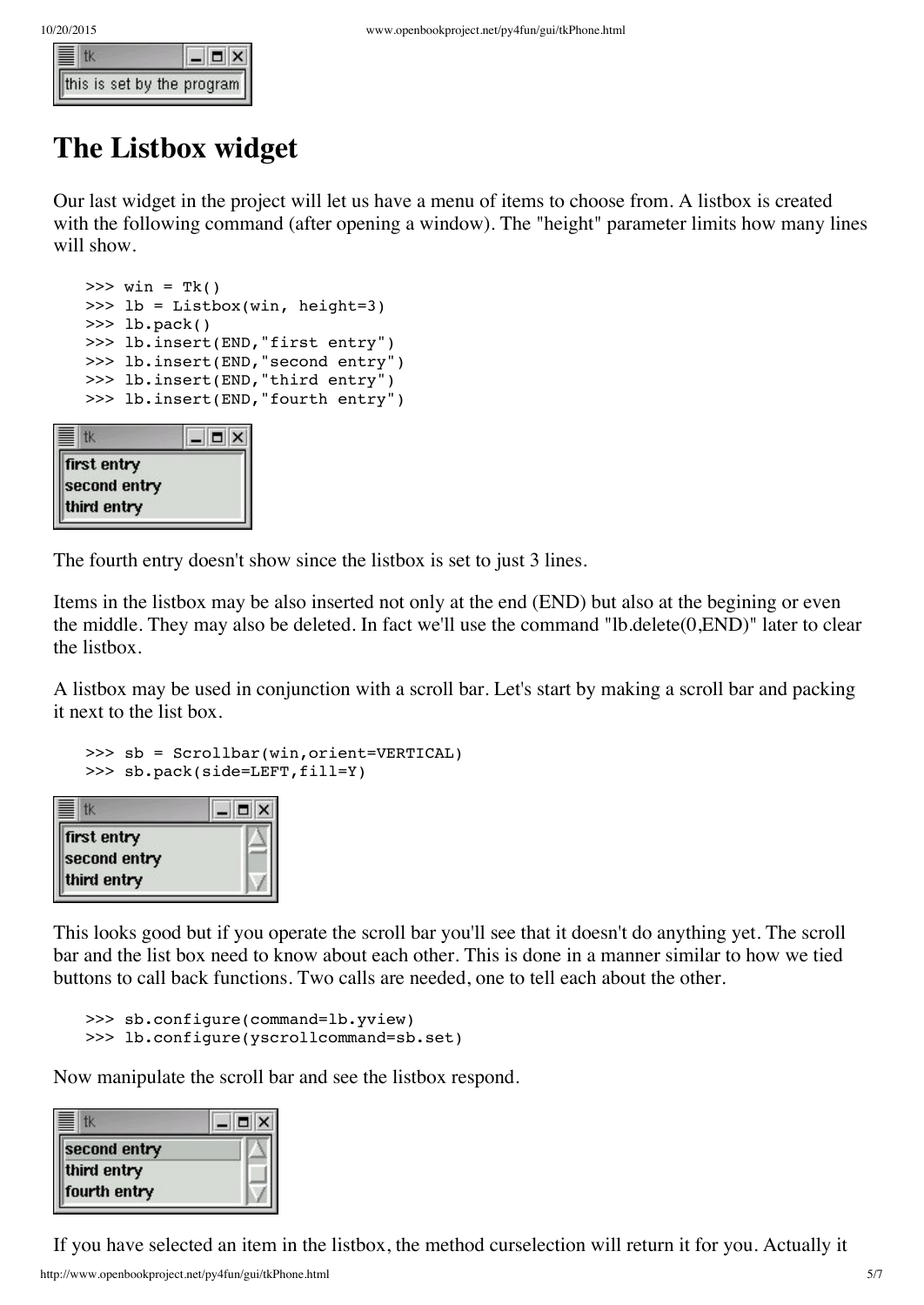returns a tuple of items selected. It is possible to configure the listbox to allow multiple items to be selected together. An empty tuple is returned if no item is selected. Otherwise the tuple contains the index(es) of the selected items. (but as strings!)

For example, click on the 3rd item and do the following. In typical Python fashion indexes start at zero.

```
>>> lb.curselection()
('2',)
```
## **Putting it all together.**

Our phone list editor uses all of the features discussed so far plus a few more that we'll touch on. Here is a view of the running application.



Now would be a good time to bring to bring up the python source in another window or make a printout. Click here to view the [source](http://www.openbookproject.net/py4fun/gui/tkPhone.py) . Click here to see the initial [phone](http://www.openbookproject.net/py4fun/gui/phones.py) list .

The variable "phonelist" is a list of name/phone number pairs. As we work with the application pair entries will be added, modified and deleted.

The first thing the program does is call makeWindow, returning a reference to it which is stored in the variable "win". Looking at the code in the function "makeWindow" we can see all the widgets talked about above. The widgets are set into three frames which are then packed vertically.

The top frame is a 2x2 grid for the name and phone entry fields and labels to the left of them. Notice the rather strange form of the call

```
Label(frame1, text="Name").grid(row=0, column=0, sticky=W)
```
Here we create a label and immediately "grid" it into row=0, column=0. We loose all reference to it but frame1 has it tucked away. This is a very common way to define widgets when once they are created and set in their parent, we need no further contact with them.

Notice that two globals, "nameVar" and "phoneVar" reference StringVar objects that are tied to the Entry widgets "name" and "phone".

The second frame contains the 4 buttons packed left to right. Each is tied to a callback function which we'll discuss shortly. Here we've assigned each button to a variable (like "b1") but since we don't access them later we could have done the same thing that we did with the label above.

Button(frame2,text=" Add ",command=addEntry).pack(side=LEFT)